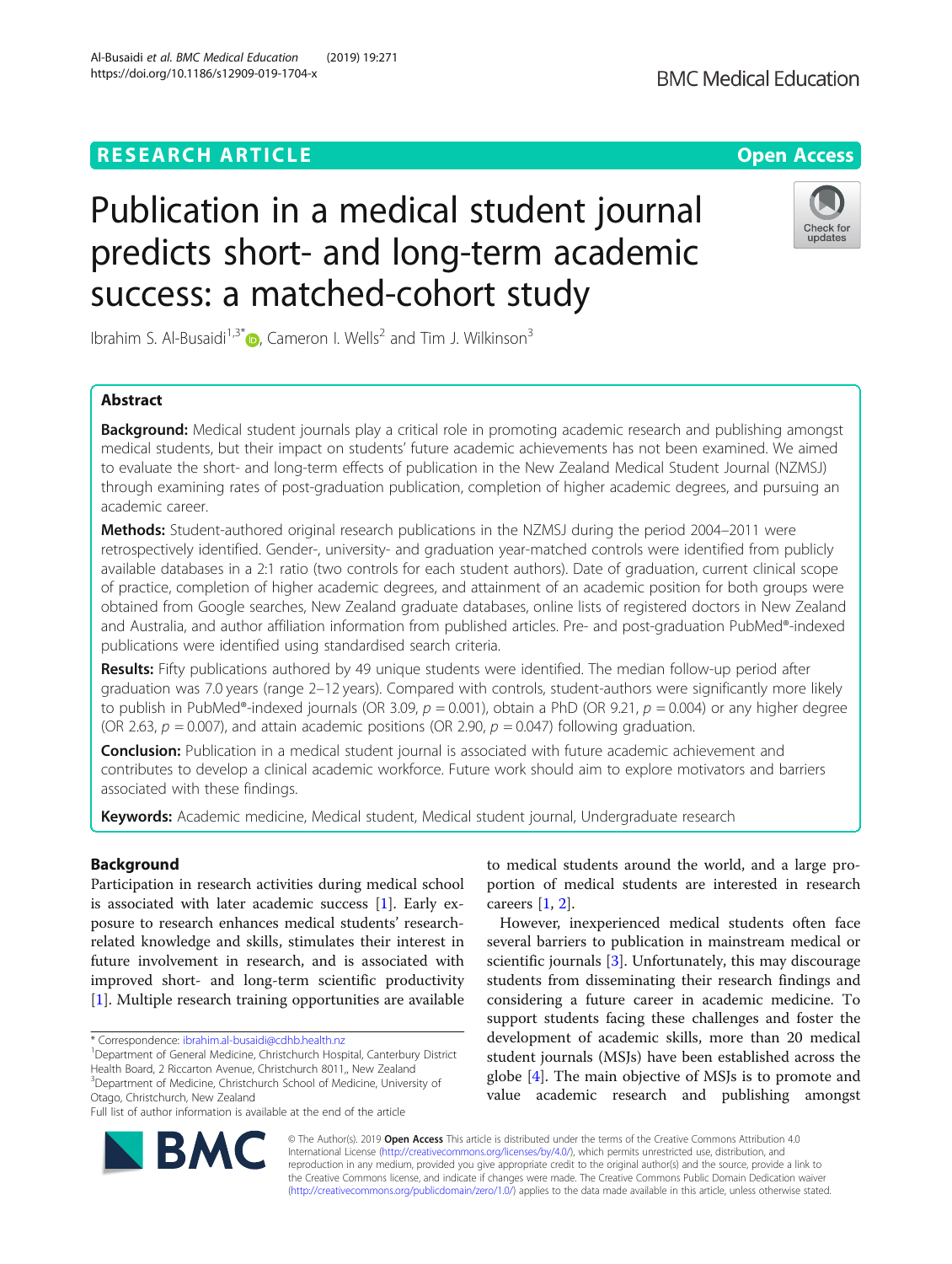medical students [\[2](#page-5-0), [4](#page-5-0)]. MSJs provide a student-friendly environment where students can submit their work, develop research-related skills, and familiarise themselves with the peer-review process [[2\]](#page-5-0). However, concerns often raised regarding the presumed low quality of published articles in MSJs; a recent analysis found most MSJs to have opaque peer-review policies and practices [[5\]](#page-5-0).

Despite the perceived importance of MSJs, their impact on future scholarly activities of medical students has not been evaluated  $[2, 6]$  $[2, 6]$  $[2, 6]$ . Furthermore, it is not known whether medical students who published original research articles in MSJs continue to be academically productive (e.g. completing higher academic degrees and obtaining academic positions) after graduation [\[2](#page-5-0)].

Many inter-related factors may contribute to longterm academic success, including early positive exposures to the publishing and peer-review process, development of key academic skills while still a medical student, inspiration to pursue a clinical academic career, and self-selection of students already interested in research. Essential academic skills such as manuscript writing and critical review are generally acquired through authentic experiential learning, and early exposure of medical students to the publishing process through MSJs may foster the development of these skills and contribute to the long-term success of aspiring clinical academics. The 'student-friendly environment' of MSJs may also support medical students during their early research careers and enable them to build confidence as they progress to larger and higher-impact projects.

The New Zealand Medical Student Journal (NZMSJ) is a student-run medical journal that publishes original (include research papers, review articles, and case reports) and non-original (feature/perspective articles, book/media reviews, and conference reports) contributions written by medical students from New Zealand. The journal employs a double-blind peer-review process undertaken by a combination of student and expert reviewers. The journal is indexed in Google Scholar, and has published over 300 articles since its launch in 2003 [[6\]](#page-5-0).

The aim of the present analysis was to evaluate the shortand long-term effects of publication in the NZMSJ on the scientific productivity of medical students, through examining the number of post-graduation publications in PubMed®-indexed journals, completion of higher academic degrees, and attainment of faculty rank after graduation.

#### Methods

#### Data collection

All articles authored by medical students in the NZMSJ from 2004 to 2011 (Issues  $1-14$ ) were retrospectively identified and analysed. The latter cut-off was chosen to allow time for students to graduate from the medical programme (6 years duration). Original research contributions to the NZMSJ (research articles, reviews, and case reports) authored by New Zealand medical students were identified by a hand search of the journal archives [[7\]](#page-5-0). Other types of publications including editorials, feature/perspective articles, and book/media reviews were excluded from the analysis. Articles published by medical students from countries other than New Zealand were excluded. An article was considered to be student authored if the author biography clearly identified at least one student amongst the authors.

For each student author, the date of graduation from medical school was determined using publicly available New Zealand graduate databases [\[8](#page-5-0), [9\]](#page-5-0). Gender-, university- and graduation year-matched controls were then identified from these databases in a 2:1 ratio (i.e. two controls for each student author) using a random number generator (Microsoft Excel for Mac, Version 15.41, Microsoft Corp., Redmond, WA, USA). Identified controls were manually cross-checked against journal archives to ensure these students had not published articles in the NZMSJ [[7\]](#page-5-0).

PubMed®-indexed publications, for both cases and controls, before and after graduating from medical school were identified via searches conducted during the third week of October 2017 using student author name(s) and other identifiers such as country affiliation (New Zealand). Data regarding current clinical scope of practice, completion of higher academic degrees, and attainment of faculty rank were obtained from Google searches, New Zealand graduate qualification databases  $[8, 9]$  $[8, 9]$  $[8, 9]$  $[8, 9]$  $[8, 9]$ , online lists of registered doctors in New Zealand and Australia [[10](#page-5-0), [11](#page-5-0)], and author affiliation information from published articles.

#### **Outcomes**

The primary outcome was the number of PubMed® indexed publications after graduation. Secondary outcomes were 1) attainment of university faculty positions, and 2) completion of higher academic degrees. Higher degrees were defined as any postgraduate degree obtained during (i.e. intercalated) or following medical school, and included Doctor of Philosophy (PhD), Masters, and Honours (e.g. Bachelor of Medical Science with Honours, BMedSc (Hons)) degrees, as well as postgraduate diplomas (PGDip) and certificates (PGCert). Data were primarily stratified according to student publication in the NZMSJ, though sub-analyses were also conducted stratifying individuals by gender.

#### Statistical analysis

Collected data were entered into a pre-designed Excel spreadsheet. Descriptive statistics were used to summarise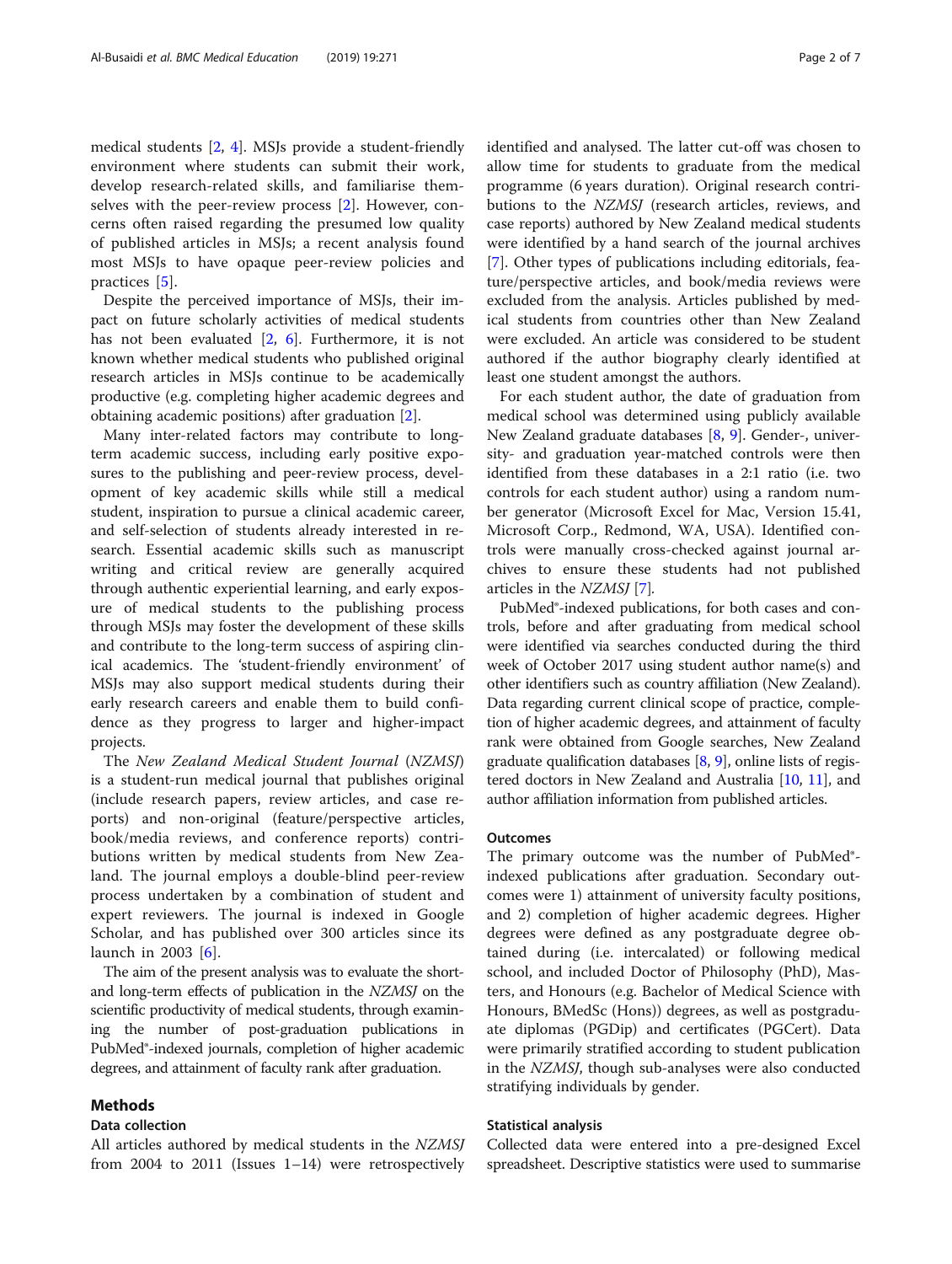results. All continuous variables were determined to have non-parametric distributions using the Shapiro-Wilk test. Continuous variables were compared using the Mann-Whitney U test. Univariate odds ratios (OR) and associated 95% confidence intervals (CI) were calculated for each outcome using conditional logistic regression. Multivariable analysis was performed to control for confounding relationships between publication, attainment of higher degrees and faculty positions. A  $p$ -value <0.05 was considered statistically significant. Statistical analysis was performed using R (Version 3.5.2).

#### Results

#### NZMSJ student-authored publications

A total of 50 NZMSJ publications were identified (26 literature reviews, 22 original research articles, and 2 case reports), authored by 49 unique student authors. An additional seven articles were excluded from analysis as they were authored by overseas students.

Accounting for authors who published more than one article, there were 67 unique authors in total (49 students and 18 non-students). Almost all articles ( $n = 49$ , 98%) had only one student co-author, while only one article was authored by multiple students. Of the 49 unique student authors, 35 (71.4%) students entered the medical programme without a prior degree, 19 (38.8%) were female, and 30 (61.2%) were male. The majority of articles (67.3%) were authored by students in the second half of their degree (fourth to sixth year medical students). The median follow-up period after graduation was 7.0 years (range 2–12 years).

#### PubMed®-indexed publications

Table 1 details the short- and long-term outcomes associated with student publication in the NZMSJ. Onethird (32.7%) of NZMSJ authors identified had also co-authored at least one PubMed®-indexed publication prior to graduation (median 0 articles, range 0–23), compared with only 8.2% of students who had not published in the NZMSJ (Univariate OR 5.38, 95% CI 2.12–13.69,  $p < 0.001$ ). NZMSJ authors also published a greater number of articles prior to graduation (median 0, mean 1.43, range 0–23 vs. median 0, mean 0.16, range 0–4,  $p = 0.01$ ).

Following graduation, this increased to 61.2% of NZMSJ authors versus 33.7% of controls (Univariate OR 3.09, 95% CI 1.52–6.26, p = 0.001). A similar relationship in the number of post-graduation publications was also found (median 1, mean 5.45, range 0–73 vs. median 0, mean 1.55, range  $0-31$ ,  $p < 0.001$ ).

Only 14 NZMSJ authors (28.6%) had no pre- or postgraduation publications, compared with 57 (58.2%) of controls (Univariate OR 0.28, 95% CI 0.13–0.58,  $p < 0.001$ ), while 8 NZMSJ authors (16.3%) had ten or

Table 1 Short- and long-term outcomes associated with student publication in the NZMSJ

| Publication in NZMSJ, $N = 49$<br>(33.3%) | No publication in NZMSJ, $N = 98$<br>(66.7%) | Univariate OR (95% P value<br>Cl) |            |  |
|-------------------------------------------|----------------------------------------------|-----------------------------------|------------|--|
|                                           |                                              |                                   | 1.000      |  |
| 19 (38.8%)                                | 38 (38.8%)                                   | $1.00(0.50 - 2.02)$               |            |  |
|                                           |                                              |                                   | $< 0.001*$ |  |
| 16 (32.7%)                                | 8 (8.2%)                                     | 5.38 (2.12-13.69)                 |            |  |
| 33 (67.3%)                                | 90 (91.8%)                                   |                                   |            |  |
|                                           |                                              |                                   | $0.001*$   |  |
| 30 (61.2%)                                | 33 (33.7%)                                   | $3.09(1.52 - 6.26)$               |            |  |
| 19 (38.8%)                                | 65 (66.3%)                                   |                                   |            |  |
|                                           |                                              |                                   |            |  |
|                                           |                                              |                                   | $0.007*$   |  |
| 27 (55.1%)                                | 31 (31.6%)                                   | 2.63 (1.30-5.32)                  |            |  |
| 22 (44.9%)                                | 67 (68.4%)                                   |                                   |            |  |
|                                           |                                              |                                   | $0.004*$   |  |
| 8 (16.3%)                                 | $2(2.0\%)$                                   | 9.21 (1.88-45.05)                 |            |  |
| 41 (83.7%)                                | 96 (98.0%)                                   |                                   |            |  |
|                                           |                                              |                                   | $0.047*$   |  |
| $9(18.4\%)$                               | $7(7.1\%)$                                   | $2.90(1.01 - 8.30)$               |            |  |
| 40 (81.6%)                                | 91 (92.9%)                                   |                                   |            |  |
|                                           |                                              |                                   |            |  |

\*Indicates statistically significant ( $p < 0.05$ )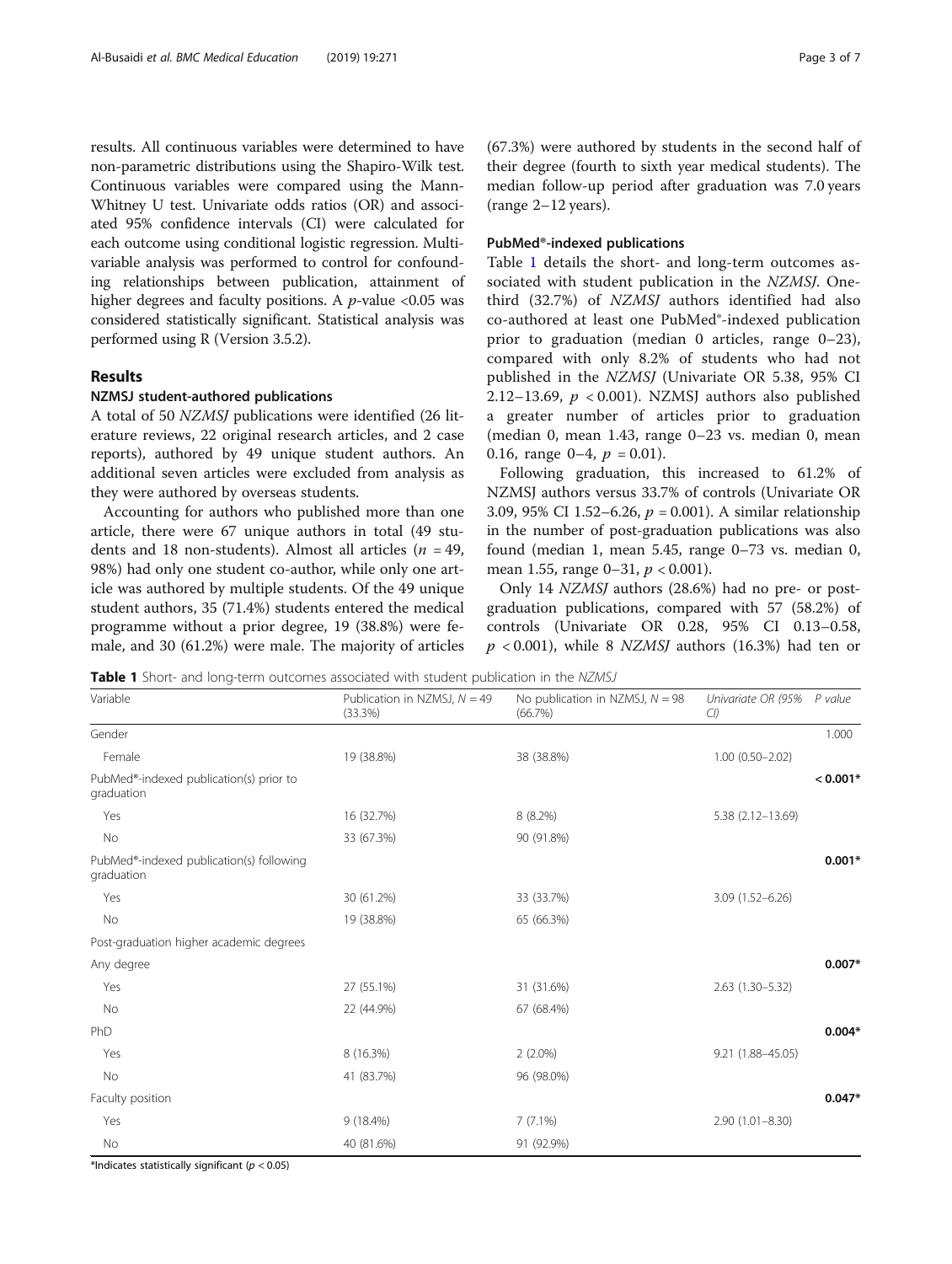more total publications, compared with 5 (5.1%) controls (Univariate OR 3.60, 95% CI 1.11–11.60,  $p = 0.03$ ).

For the overall cohort, gender was not significantly associated with pre-graduation publication rates (18.9% males vs. 12.3% females, Univariate OR 1.66, 95% CI 0.60–4.28,  $p = 0.30$ ). However, males had a greater number of post-graduation publications compared to female authors (median 1, mean 4.28, range 0–73 vs. median 0, mean 0.60, range  $0-10$ ,  $p < 0.001$ ), and were significantly more likely to publish post-graduation (50.0% vs. 31.6%, Univariate OR 2.16, 95% CI 1.08-4.31,  $p = 0.03$ ).

#### Other postgraduate activities

At the time of data collection, 19 (38.8%) student authors had attained vocational registration in different clinical areas, 26 (53.1%) were residents/trainees in specialty training programmes, and 4 (8.2%) had ceased to practice medicine. Of the 98 controls, there were 44 specialists (44.9%), 46 trainees (47.0%), and 8 (8.2%) were no longer practicing medicine.

#### Higher degrees

Compared with controls, NZMSJ authors were significantly more likely to obtain any higher degree (55.1%  $(n = 27)$  vs. 31.6%  $(n = 31)$ , Univariate OR 2.63, 95% CI 1.30–5.32,  $p = 0.007$ ), including PhD (16.3% vs. 2.0%, Univariate OR 9.21, 95% 1.88–45.05,  $p = 0.004$ ) following graduation. Of the 49 student authors, 16.3% ( $n = 8$ ) had completed a PhD, 4.1% ( $n = 2$ ) had completed a Master's degree, 4.1% ( $n = 2$ ) had completed a BMedSc (Hons), 34.7% ( $n = 17$ ) had completed a PGDip, and 4.1% ( $n = 2$ ) had completed a PGCert, while only 22 individuals (44.9%) did not have a higher post-graduate degree (percentages do not add to 100% due to individuals attaining multiple degrees).

Of the 98 controls,  $2.0\%$  (n = 2) had completed a PhD, 4.1% ( $n = 4$ ) had completed a Master's degree, 1% ( $n = 1$ ) had completed a BMedSc (Hons), 21.4%  $(n = 21)$  had a PGDip, 7.1% ( $n = 7$ ) had a PGCert, while 68.4% ( $n = 67$ ) had no higher qualifications.

#### Faculty positions

Publication in the *NZMSJ* was significantly associated with higher attainment of academic faculty positions (Univariate OR 2.90, 95% CI 1.01–8.30,  $p = 0.047$ ). Of the NZMSJ authors, nine individuals (18.4%) had attained a faculty position; one professor, one associate professor, four honorary/senior lecturers, and three junior academic staff. Seven controls (7.1%) attained a faculty role; none held professorial positions, while there were four honorary/senior lecturers, and three junior academic staff.

#### Multivariable analysis

A multivariable conditional logistic regression model was constructed to adjust for the confounding effect of higher degree and faculty position attainment on postgraduate publication rates ( $n = 147$ ) (Table 2). This identified that post-graduate publication was independently predicted by student publication in the NZMSJ (OR 2.64, 95% CI 1.23–5.68,  $p = 0.01$ ), when adjusted for these factors. As expected, faculty appointment (OR 22.22, 95% CI 2.80-176.18,  $p = 0.003$ ) was also highly predictive of publication, however attainment of a higher degree appeared to have no effect on post-graduation publication. All individuals who had completed a PhD had published at least one post-graduation article.

#### **Discussion**

To our knowledge, this is the first study to assess the short- and long-term impact of publication in a MSJ as medical student on future academic achievement. Findings from this study reveal that student publication in the NZMSJ is associated with higher rates of PubMed® indexed publications, increased completion of higher academic degrees, and increased rates of appointment to faculty positions post-graduation.

The clinical academic workforce (individuals with training in both medicine and research) plays a critical role in bridging the gap between biomedical research and clinical practice [[2\]](#page-5-0). However, recent reports from different countries indicate that the number of clinical academics has decreased or stagnated over the past few decades  $[1, 2, 12-14]$  $[1, 2, 12-14]$  $[1, 2, 12-14]$  $[1, 2, 12-14]$  $[1, 2, 12-14]$  $[1, 2, 12-14]$  $[1, 2, 12-14]$  $[1, 2, 12-14]$  $[1, 2, 12-14]$ . In addition to the several educational programmes and measures introduced by medical schools, findings from this study support the role of MSJs in developing academic skills amongst medical students and cultivating future clinical academics.

Multiple studies have shown medical student participation in research is associated with long term success in academia, including peer-reviewed publications, grants, and attainment of faculty positions [[1,](#page-5-0) [15](#page-5-0)–[17](#page-5-0)]. Indeed, a recent meta-analysis by Amgad et al. identified that students who participated in research during medical school were twice as likely to publish following graduation, and were over 6 times more likely to pursue an academic career  $[1]$  $[1]$ . The present analysis adds to this

Table 2 Regression analysis results predicting post-graduation publication ( $n = 147$ )

| Variable                        | OR    | ß    | 95% CI      | $P$ value |
|---------------------------------|-------|------|-------------|-----------|
| NZMSJ publication <sup>a</sup>  | 2.64  | 0.38 | 1.23-5.68   | $0.01*$   |
| Higher degree                   | 1.21  | 0.83 | $057 - 254$ | 0.62      |
| Faculty position                | 22.22 | 0.05 | 2.80-176.18 | $0.003*$  |
| Overall model fit; $R^2 = 0.18$ |       |      |             |           |

\*Indicates statistically significant ( $p < 0.05$ )<br><sup>a</sup> As compared with gender, university- and graduation year-matched controls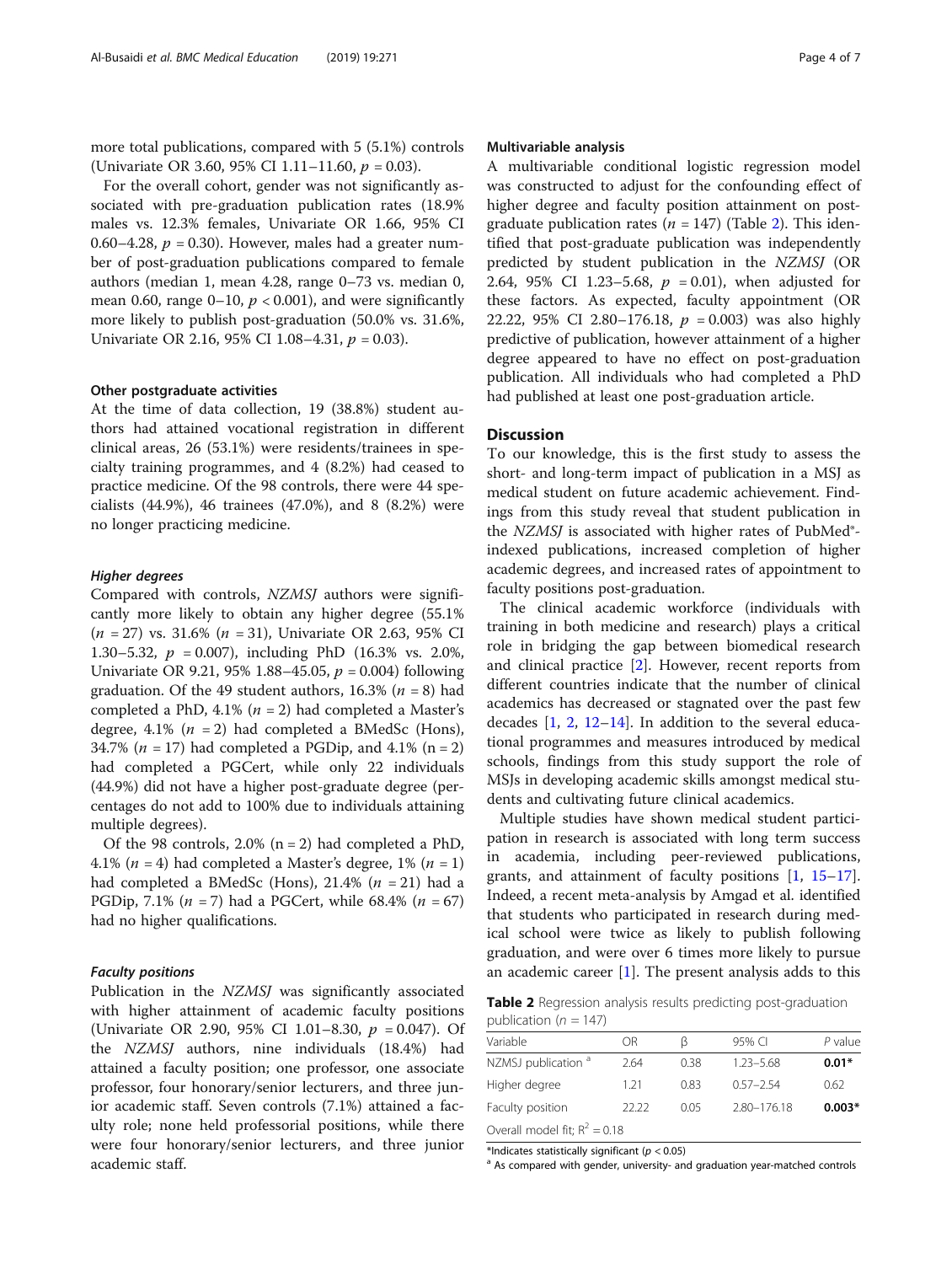body of work, and is the first to demonstrate that publication in a MSJ as a medical student is associated with both short- and long-term academic success.

Previous research has demonstrated that medical students across the globe are interested in conducting research, and in pursuing academic careers [\[1](#page-5-0), [18](#page-5-0)]. Furthermore, their work often results in a publishable product, with approximately 30% of medical student research resulting in a publication in the mainstream medical literature [\[1,](#page-5-0) [19](#page-5-0), [20\]](#page-5-0). However, there is a considerable mismatch between the proportion of students' reporting an interest in research and their actual participation in research, which have been reported as approximately 70 and 30% respectively [[1\]](#page-5-0). Even for students who do participate in research, up to 70% of this work remains unpublished [[1,](#page-5-0) [19](#page-5-0), [20\]](#page-5-0), representing an opportunity for interventions such as MSJs to support students to publish their work and develop their academic skills. Previous analyses have shown that a minority of student research publications (< 5%) are in MSJs compared to the mainstream literature [[19](#page-5-0), [20\]](#page-5-0). Surveys have identified that students often have a positive attitude towards publishing, but encounter several barriers, including perceived lack of research opportunities, not being supported to publish by their supervisors, not having the confidence or skills to write a paper, as well as time and financial constraints [[2,](#page-5-0) [18](#page-5-0), [21\]](#page-5-0). In addition to these common barriers, fear of rejection by journals is also a commonly cited reason by researchers for not publishing their work [[22\]](#page-5-0).

While publication in mainstream peer-reviewed journals is generally regarded as a key indicator of individual and institutional research productivity  $[1]$  $[1]$ , MSJs have an important role in supporting students to publish their work and developing future clinical academics. The supportive student-friendly environment of MSJs likely encourages students to prepare and submit work that would otherwise not be published [[3\]](#page-5-0). MSJs thus provide an important opportunity for students to attain and develop academic research skills at an early stage in their career, increasing the likelihood of subsequent research participation and pursuit of academic careers. However, other factors are also important in the development of academic clinicians; including clearly defined academic training pathways  $[13, 14, 23]$  $[13, 14, 23]$  $[13, 14, 23]$  $[13, 14, 23]$  $[13, 14, 23]$  $[13, 14, 23]$ , and mentorship by senior researchers in supporting students [[24\]](#page-5-0).

Considerable attention has been given to the gender gap in academic medicine, with numerous published studies showing females are less likely to hold senior academic positions [[12](#page-5-0), [25\]](#page-5-0), publish in mainstream medical journals [[26](#page-5-0)], and to be appointed as editorial staff of journals [[27,](#page-5-0) [28\]](#page-5-0). Just under 40% of NZMSJ student authors in this analysis were female, however we have recently shown that this gap has narrowed when including more current data [[6\]](#page-5-0). Pre-graduation publication rates were not significantly influenced by gender, but analysis of post-publication graduation rates showed that males were significantly more likely to publish in PubMed®-indexed journals. These findings suggest that the gender gap in academic medicine develops and/or widens following graduation from medical school. Therefore, targeted strategies to address this gap may be most effective if introduced during medical school, or early following graduation, though this remains an area for future research.

Findings from this study need to be considered in light of certain limitations. The retrospective design of the study does limit data on other important variables including NZMSJ student authors' participation in research activities during medical school and interest in research as a future career [\[29](#page-6-0)]. Furthermore, the use of a single MSJ, the NZMSJ, which predominately caters for medical students from New Zealand does limit the generalizability of the findings to other cohorts/MSJs. Despite the comprehensive search strategy which utilised multiple databases and online registries, it is possible that some data (e.g. completion of higher academic degrees and PubMed-indexed publications) were missed which may have affected the results of the study. The associations detected in this study may not necessarily be causal. The analysis included a relatively small, selfselected cohort of students who published in the NZMSJ. For example, students who are already interested in academic careers are more likely to be involved in research and motivated to publish their findings than their peers. This and other unmeasured potentially confounding variables could explain the associations observed in this study. Furthermore, students may have published in other international MSJs not included in this analysis, though based on the experience of the authors, this is extremely rare and unlikely to have influenced the results.

Future work should consider prospective assessment of students' perceptions of MSJs, and their perceived impact on interest in research and academic careers. Prospectively measuring and controlling for the motivations of students to pursue academic careers may also be of value. Furthermore, several other MSJs exist around the world [\[4](#page-5-0)], and the findings of this study represent only a small cohort of authors from one MSJ in a single country. Replication of these findings in other independent cohorts is needed to validate and confirm the findings of the present study.

#### Conclusion

Publication in  $a$  MSJ as a medical student is associated with increased publication in the mainstream medical literature pre- and post-graduation, increased completion of higher degrees, and higher attainment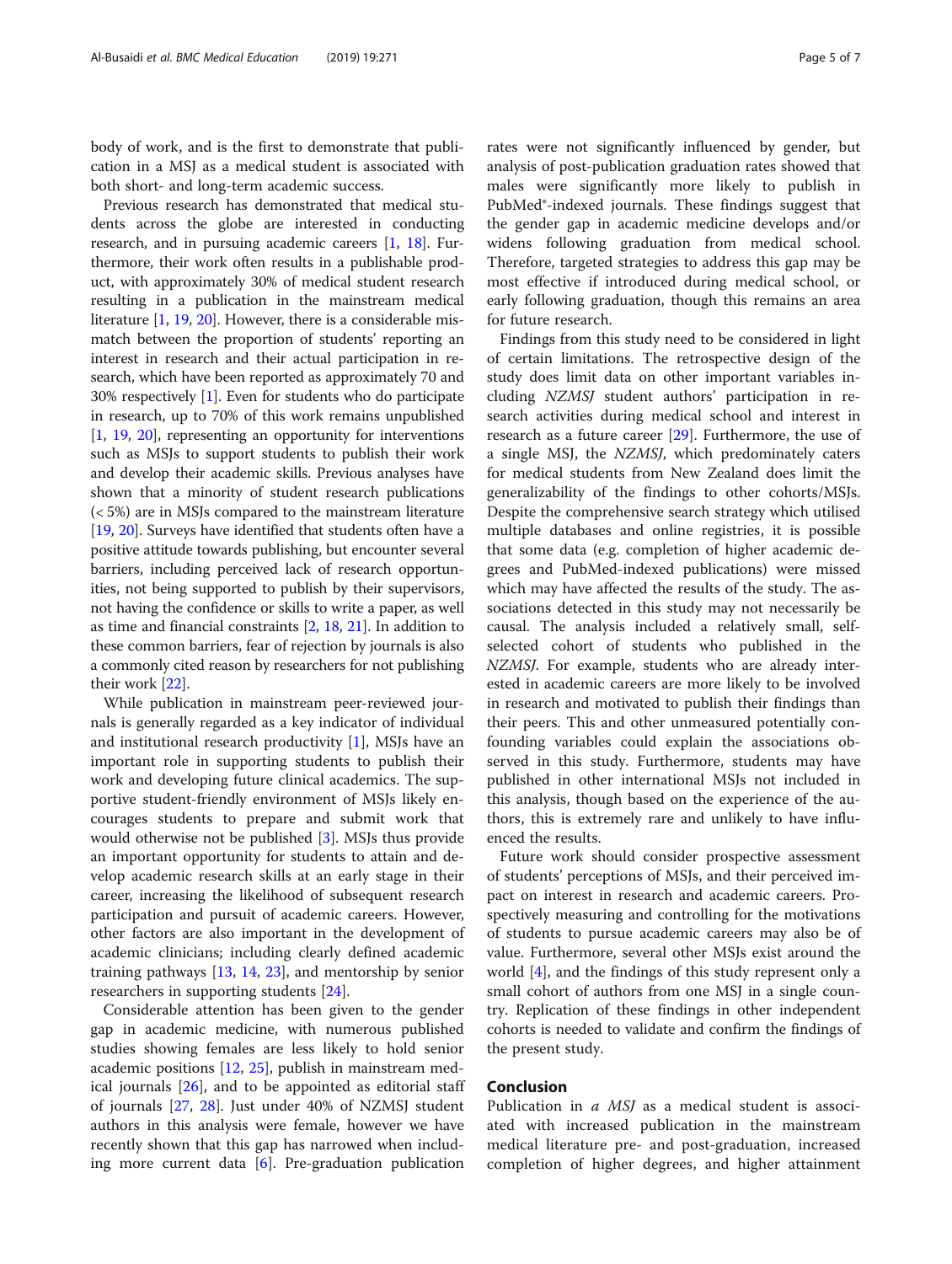<span id="page-5-0"></span>of academic faculty positions. These results suggest a novel strategy to further develop the clinical academic workforce; MSJs have an important role in developing academic skills amongst medical students and cultivating future clinical academics. Medical schools and funders of academic research should support the development and maintenance of MSJs financially and intellectually. Targeted interventions to reduce the gender gap in post-graduation publication rates may be most effective if introduced at the medical school level. Future work should aim to explore barriers and motivating factors.

#### Abbreviations

BMedSc (Hons): Bachelor of Medical Science with Honours; MSJ: Medical student journal; NZMSJ: New Zealand Medical Student Journal; PGCert: Postgraduate certificates; PGDip: Postgraduate diplomas; PhD: Doctor of Philosophy

#### Acknowledgements

None.

#### Authors' contributions

ISA conceived the idea, initiated and designed the study. ISA and CIW performed data collection. CIW performed statistical analysis. ISA, CIW, and TJW contributed to the interpretation of the results and the writing of the manuscript. TJW provided intellectual input and contributed to editing the manuscript. All authors read and approved the final manuscript.

#### Funding

The study received no financial assistance.

#### Availability of data and materials

Subsets of data are available from the corresponding author on reasonable request.

#### Ethics approval and consent to participate

This study used publicly available datasets, hence consent from individuals was not required. Thus, ethics approval was not required.

#### Consent for publication

The study contains no information that identifies individuals so consent for publication is not applicable.

#### Competing interests

The authors (ISA, CIW, TJW) declare that they have no competing interests. CIW was the Deputy Editor of the New Zealand Medical Student Journal at the time of the study. TJW is a section editor for BMC Medical Education but had not role in the review or editorial decisions for this paper.

#### Author details

<sup>1</sup>Department of General Medicine, Christchurch Hospital, Canterbury District Health Board, 2 Riccarton Avenue, Christchurch 8011,, New Zealand. <sup>2</sup>Department of Orthopaedics, Auckland District Health Board, Auckland, New Zealand. <sup>3</sup>Department of Medicine, Christchurch School of Medicine, University of Otago, Christchurch, New Zealand.

#### Received: 15 February 2018 Accepted: 11 July 2019 Published online: 19 July 2019

#### References

- Amgad M, Man Kin Tsui M, Liptrott SJ, Shash E. Medical Student Research: An Integrated Mixed-Methods Systematic Review and Meta-Analysis. PLoS One. 2015;10(6):e0127470.
- 2. Al-Busaidi IS, Wells CI. Stimulating the clinical academics of tomorrow: a survey of research opportunities for medical students in New Zealand. N Z Med J. 2017;130(1462):8088.
- 3. Al-Busaidi IS. Medical student journals: Critical to the development of physicianscientists. Educ Health (Abingdon). 2016;29(3):273–4.
- 4. Alamri Y. How do medical student journals fare A global survey of journals run by medical students. Educ Health (Abingdon). 2016;29(2):136–41.
- 5. Al-Busaidi IS, Alamri Y. Peer review policies in medical student journals. Postgrad Med J. 2018;94(1112):362–3.
- 6. Wells CI, Al-Busaidi IS. Student publications in the New Zealand Medical Student Journal: the first fourteen years. New Zealand Medical Student Journal. 2017;25:15–8.
- 7. New Zealand Medical Student Journal. Archives. Available from: [http://www.](http://www.nzmsj.com/all-issues.html) [nzmsj.com/all-issues.html.](http://www.nzmsj.com/all-issues.html) Accessed 1 Aug 2017.
- 8. University of Otago. Verification of Qualifications. Available from: [https://](https://www.otago.ac.nz/study/otago079982.html) [www.otago.ac.nz/study/otago079982.html](https://www.otago.ac.nz/study/otago079982.html). Accessed 2 Aug 2017.
- 9. The University of Auckland. Graduate database. Available from: [https://](https://www.auckland.ac.nz/en/for/current-students/cs-academic-information/cs-graduation-information/cs-graduation-search-and-confirmation.html) [www.auckland.ac.nz/en/for/current-students/cs-academic-information/cs](https://www.auckland.ac.nz/en/for/current-students/cs-academic-information/cs-graduation-information/cs-graduation-search-and-confirmation.html)[graduation-information/cs-graduation-search-and-confirmation.html](https://www.auckland.ac.nz/en/for/current-students/cs-academic-information/cs-graduation-information/cs-graduation-search-and-confirmation.html). Accessed 2 Aug 2017.
- 10. Medical Council of New Zealand. Register of doctors. Available from: [https://www.mcnz.org.nz/registration/register-of-doctors/.](https://www.mcnz.org.nz/registration/register-of-doctors/) Accessed 2 Aug 2017.
- 11. Australian Health Practitioner Regulation Agency. Register of practitioners. Available from [https://www.ahpra.gov.au/registration/registers-of](https://www.ahpra.gov.au/registration/registers-of-practitioners.aspx)[practitioners.aspx.](https://www.ahpra.gov.au/registration/registers-of-practitioners.aspx) Accessed 2 Aug 2017.
- 12. Diamond SJ, Thomas CR Jr, Desai S, Holliday EB, Jagsi R, Schmitt C, Enestvedt BK. Gender Differences in Publication Productivity, Academic Rank, and Career Duration Among U.S. Academic Gastroenterology Faculty. Acad Med. 2016;91(8):1158–63.
- 13. Eley DS, Jensen C, Thomas R, Benham H. What will it take? Pathways, time and funding: Australian medical students' perspective on clinician-scientist training. BMC Med Educ. 2017;17(1):242.
- 14. Windsor J, Garrod T, Talley NJ, Tebbutt C, Churchill J, Farmer E, Baur L, Smith JA. The clinical academic workforce in Australia and New Zealand: report on the second binational summit to implement a sustainable training pathway. Intern Med J. 2017;47(4):394–9.
- 15. Fang D, Meyer RE. Effect of two Howard Hughes Medical Institute research training programs for medical students on the likelihood of pursuing research careers. Acad Med. 2003;78(12):1271–80.
- 16. Evered DC, Anderson J, Griggs P, Wakeford R. The correlates of research success. Br Med J (Clin Res Ed). 1987;295(6592):241–6.
- 17. Brancati FL, Mead LA, Levine DM, Martin D, Margolis S, Klag MJ. Early predictors of career achievement in academic medicine. JAMA. 1992; 267(10):1372–6.
- 18. Griffin M, Hindocha S. Publication practices of medical students at British medical schools: experience, attitudes and barriers to publish. Med Teach. 2011;33(1):e1–8.
- 19. Wells CI, Wallace HB, McLaughlin SJ, Alexander HC, Shelling AN. Rate and predictors of publication by medical and health science summer research students: a 14-year analysis from Auckland, New Zealand. MedEdPublish. 2016;5:43.
- 20. Al-Busaidi IS, Alamri Y. Publication rates and characteristics of undergraduate medical theses in New Zealand. N Z Med J. 2016;129(1442):46–51.
- 21. Al-Busaidi IS. Publication and authorship challenges experienced by medical students involved in biomedical research. N Z Med J. 2018;131(1468):89–91.
- 22. Song F, Loke Y, Hooper L. Why are medical and health-related studies not being published? A systematic review of reasons given by investigators. PLoS One. 2014;9(10):e110418.
- 23. Wells CI, Al-Busaidi IS. Research opportunities for medical students: time flies when you're having fun. N Z Med J. 2018;131(1468):92–3.
- 24. Sambunjak D, Straus SE, Marušić A. Mentoring in academic medicine: a systematic review. JAMA. 2006;296(9):1103–15.
- 25. Paulus JK, Switkowski KM, Allison GM, Connors M, Buchsbaum RJ, Freund KM, Blazey-Martin D. Where is the leak in the pipeline? Investigating gender differences in academic promotion at an academic medical centre. Perspect Med Educ. 2016;5(2):125–8.
- 26. Mueller C, Wright R, Girod S. The publication gender gap in US academic surgery. BMC Surg. 2017;17(1):16.
- 27. Amering M, Schrank B, Sibitz I. The gender gap in high-impact psychiatry journals. Acad Med. 2011;86(8):946–52.
- 28. Okike K, Liu B, Lin YB, Torpey JL, Kocher MS, Mehlman CT, Bhandari M, Biermann JS. The orthopedic gender gap: trends in authorship and editorial